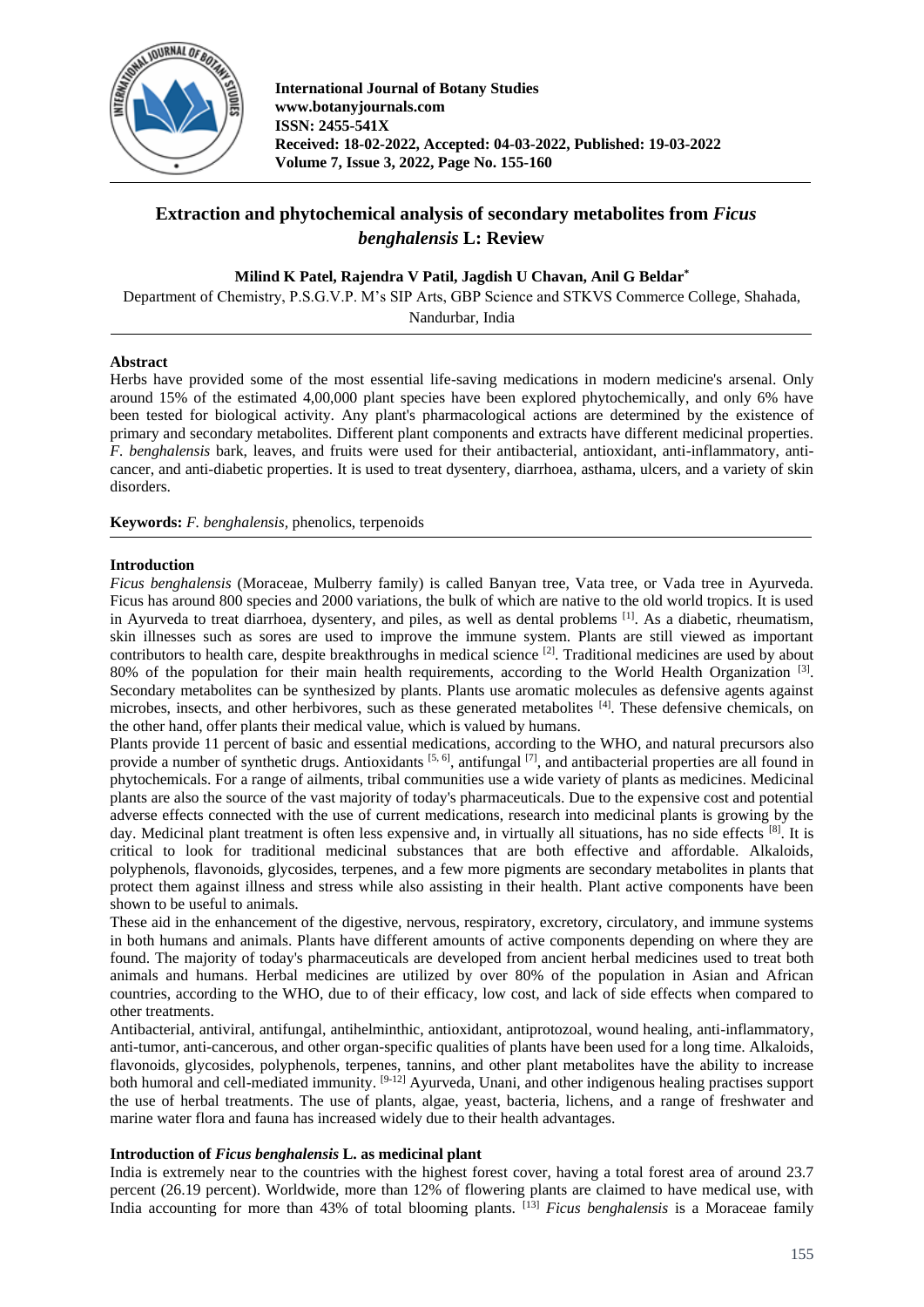member with seasonal fruity figs, aerial roots for propagation, a huge trunk with thick bark and leaves, and is mostly found in tropical and subtropical climes in Asia. Latex, a rubber-producing laticifer, and milky sap are found on the tree, which can grow to be 30 metres tall. Many Southeast Asian faiths regard a significant number of plants belonging to the same genus as sacred, and they also have ecological and medical importance.

## **Medicinal Properties and phytochemical constituents of** *Ficus benghalensis* **L.**

Different plant components and extracts have many medicinal properties. F. benghalensis bark, leaves, and fruits were used for their antibacterial, antioxidant, anti-inflammatory, anti-cancer, and anti-diabetic properties. It is used to treat dysentery, diarrhoea, asthama, ulcers, and a variety of skin disorders. Haemorrhages and bleeding piles have been proven to be helped by plant sap from the aerial root and leaf bud. Plant leaves are reported to help with conception, blood purification, and diarrhoea prevention. Bark extracts derived from ethanolic, methanolic, aqueous, and petroleum extractions have been demonstrated to have anti-inflammatory, antidiabetic, hypolipidaemia, antihelminthic, anti-allergic, wound healing, and anti-stress properties. The aerial roots of *F. benghalensis* are being studied as a therapy option due to their immunomodulatory capabilities. In rural India, the aerial roots of *F. benghalensis* have been utilized to boost the immune system and for a variety of other medicinal purposes. Hair development and hair loss were also stimulated and reduced using aerial root extract (97 percent chloroform, 3 percent methanol). The chemical components found in the aerial root of *F. benghalensis* are unknown. As part of the screening method for active compounds, which included secondary metabolites, we also characterized the antibacterial, antioxidant, and cytotoxic activities of ethanol and methanol extracts of *F. benghalensis* aerial roots. The metabolites in the methanol extract were screened and identified by GC-MS analysis. [13].

The presence of antioxidants in food is thought to be a significant influence in preventing oxidation of various components such as polyunsaturated fatty acids, as well as protecting it from rapid deterioration during storage and processing. Oxidation of dietary components can induce premature ageing or cancer, whereas synthetic antioxidants like butylatedhydroxytoluene (BHT) and butylatedhydroxyanisole (BHA) are harmful to human health. As a result, both the food processing industry and individuals must investigate the potential antioxidants in food sources. In the presence of hydrogen donating antioxidants, the formation of non-radicals of DPPH, namely DPPH-H, can be used to determine the DPPH radical scavenging activity [14]. When comparing the violet hue of DPPH discolouration in the methanol and ethanol extracts of *F. benghalensis,* the methanol extract was more apparent. There was no significant difference between ascorbic acid, a naturally occurring antioxidant, and the methanol extract when used as a control. When compared to normal gallic acid, methanol extract had stronger antioxidant activity as measured by the FRAP experiment. According to the research, secondary metabolites such as phenols, flavonoids, tannins, terpenes, and other important components influence the antioxidant potential of plant extracts. Polyphenols have been proven to lower reactive oxygen species (ROS), lower lipid oxidation, and protect organisms from mutations that can cause cancer and other fatal diseases. Plant phenolic compounds are the well-studied secondary metabolites, and they can be found in every part of the plant. Flavanoids are natural phenolic chemicals with antibacterial, antiviral, antioxidation, anti-inflammatory, anticancer, and cardioprotective effects. Figure 1 depicts the presence of total phenolic compounds and total flavonoids in the extract<sup>[15]</sup>.



**Fig 1:** The chemical structure of bioactive chemicals found in *F. benghalensis* has been studied.

Total flavonoids are similar in both extracts, while total phenolic components are nearly two and a half times greater in the methanol extract than in the ethanol extract of *F. benghalensis*. The greater antioxidant activity of methanol extract may be due to higher levels of total phenolic components. When extracts from various plants and their parts are prepared with methanol as a solvent, as opposed to other solvents such as hexane, benzene,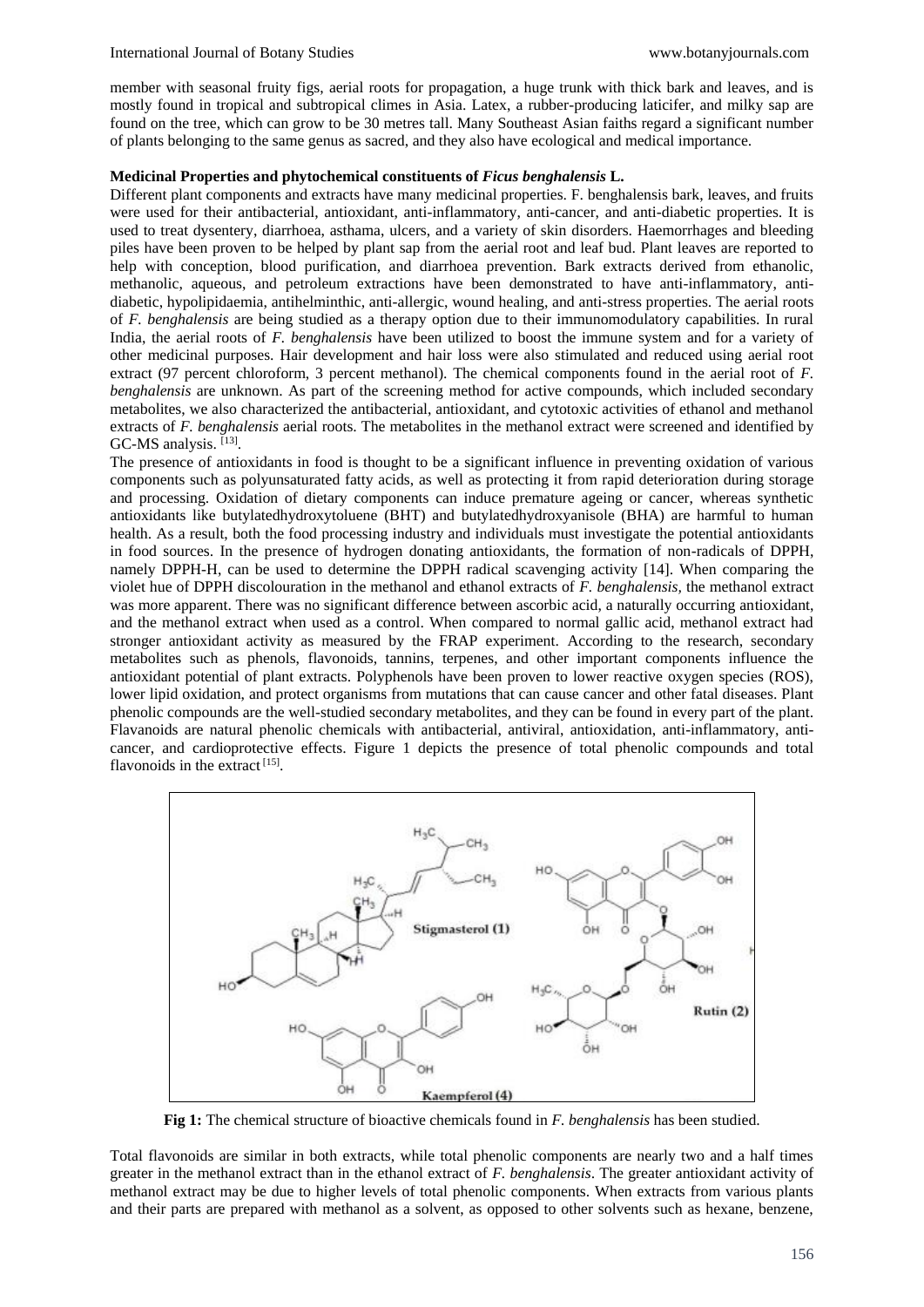ethyl acetate, ethanol, or water, several studies have definitely demonstrated favorable biological activities. Terpenes, also known as terpenoids, are the most common type of secondary metabolite present in all plants, and they can be used to produce a variety of terpenes at various locations within the plant for a variety of purposes. Terpenes defend plants from insects and other herbivores, despite the fact that some of them are toxic to people. Based on GC-MS study of aerial roots from *F. benghalensis*, we offer various terpenes, predominantly triterpenes, in this work. Tri-terpenes have been related to colon cancer, breast cancer, oral mucosa cancer, and human T-cell leukaemia. There are also analgesic, antioxidant, anti-inflammatory, antibacterial, and hepatoprotective properties. There is no record describing the different components contained in the aerial root of *F. benghalensis,* hence benghalensin is the sole relevant component documented. The aerial roots of *F. benghalensis* have immunostimulatory biological activities in two different fish species, the bony fish Channa punctata and the catfish Clariasgariepinus, according to Vipin et al. The results of the GC-MS analysis indicated a number of compounds with a variety of biological activities that could be useful in the prevention and treatment of various diseases, as well as in enhancing the health of humans and other animals. The aerial root of *F. benghalensis* methanol extract contained a variety of beneficial saturated/polyunsaturated fatty acids, terpenes, phytosterols, polyphenols, other secondary metabolites, and chemotypes with potential biological action. Antioxidant components such as quinic acid, palmitic acid, methyl ester, ergosterol acetate, and amyrenyl acetate are found in a methanol extract of *F. benghalensis*, according to GC-MS analysis. It reveals that the majority of chemicals have anti-inflammatory and anti-cancer properties. The largest quantities of lupenyl acetate and amyrenyl acetate were identified in the methanol extract of *F. benghalensis* (representing 35.4 percent and 16.34 percent, respectively). These two substances have anti-malarial, antibacterial, anti-fungal, antioxidant, anti-ulcer, antihyperglycemic, and anti-cancer activity, indicating that *F. benghalensis* has medicinal value. The structures of a few of the physiologically active chemicals found in large concentrations in the methanol extract of *F. benghalensis* are highlighted in Fig.2<sup>[16]</sup>.





#### **Materials and Methods**

Extraction and pre-extraction processes were used in the research of medicinal plants. These are the most crucial processes in extracting bioactive components from plant matter. The basic stage in separating the necessary natural phytoconstituents from the plant material is extraction. Plant material is washed to remove undesirable clay particles prior to extraction. To remove moisture from the cleansed plant material, it is shade dried. The most common method is solvent extraction. The steps of the extraction process are as follows:

- **1. Penetration:** the solvent penetrates into the solid matrix;
- **2. Dissolvation:** the solute dissolves in the solvents;
- **3. Diffusion:** the solute is diffused out of the solid matrix;
- **4. Collection:** the extracted solutes are collected.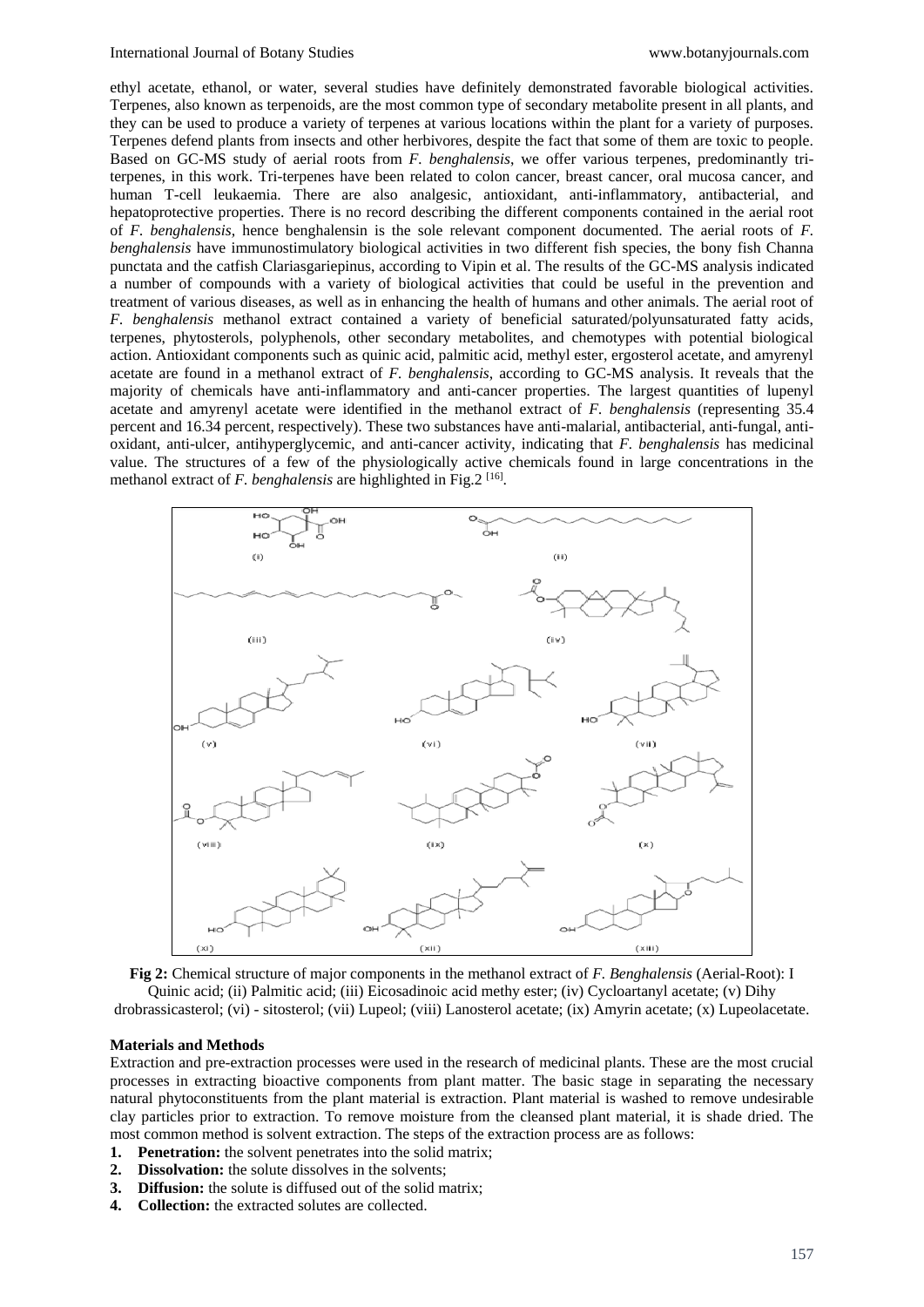The elements that enhance extraction by increasing diffusion and solubility. The qualities of the extraction solvent, the particle size of the raw materials, the solvent-to-solid ratio, the extraction temperature, and the extraction period all affect extraction efficiency [17]. All three solvents employed to extract fruit extracts contained phytochemical components such as terpenoids and phenol. Carbohydrate, reducing sugars, saponins, glycosides, and anthroquinones were all absolutely absent in all three solvents. Flavonoids, alkaloids, tannins, phlobatannins, and chloride were found in both aqueous and methanolic extracts. Methanolic extracts contained vitamin C and protein. Only chloroform extracts were fully devoid of steroids. Aqueous extracts contained amino acids. The majority of the components were found in a methanolic extract of *F. benghalensis* fruits. According to early qualitative phytochemical analysis of *F. benghalensis* fruit extracts, the methanolic extract contains the most secondary metabolites. Total protein, total flavonoid content, and ascorbic acid were detected in quantitative phytochemical screening of three primary secondary metabolites reported in the *F.benghalensis* methanolic fruit extract. The following chemical tests are used to detect the extracted components.

## **Tests for Carbohydrates using Benedict's test**

The crude extract was combined with Benedict's reagent and cooked in this experiment. The presence of carbohydrates is indicated by the production of a reddish brown precipitate.

## **Test for reducing sugar**

The extracts were filtered after being dissolved in distilled water. Fehling's solution A and B were used to boil the filtrate. The presence of reducing sugars is indicated by an orange red precipitate.

## **Tests for Amino Acids using Ninhydrin test**

Three drops of 5% Ninhydrin solution were added to the amino acid extract. The mixture is then cooked for 10 minutes in a water bath. The presence of amino acids is indicated by the emergence of purple or bluish colour.

## **Tests for Proteins using**

In this Biuret test, 3 ml of test solution was mixed with a few drops of 4% NaOH and 1% CuSO4 solution. The presence of violet or pink colour formation in the tubes suggests the presence of proteins.

## **Tests for Vitamin C**

1 mL of a 2% extract solution was mixed in a test tube with 5 mL of water. 1 drop of freshly made sodium nitroprusside 5 percent w/v solution and 2 ml of diluted sodium hydroxide solution were added. Then, drop by drop, 0.6 ml of hydrochloric acid was added and stirred until the yellow colour turned blue, indicating the presence of Vitamin C.

## **Tests for Chloride**

3 ml sample solution made in  $HNO<sub>3</sub>$  was added to the test tube, along with a few drops of a 10% AgNO<sub>3</sub> solution. The appearance of a white  $AgCl<sub>2</sub>$  precipitate indicates the presence of chlorine.

## **Tests for Tannins**

Tannins were detected by adding 2-3 ml test solution to a 5 percent FeCl<sub>3</sub> solution in a test tube and looking for deep blue-black colour responses, which indicate the presence of Tannins.

## **Tests for Alkaloids using Wagner's test**

Wagner's test consisted of separating 2-3 mL of filtrate into separate tubes. A few drops of Wagner's reagent were added to this, and a reddish brown precipitate was observed, indicating the presence of alkaloids.

## **Detection of flavonoids using Lead acetate test**

A few drops of 10% lead acetate solution were added to the extracts. The presence of flavonoids was established by the production of yellow precipitate.

## **Test for phlobatannins**

When a plant sample was cooked with 1 percent aqueous hydrochloric acid, a crimson precipitate formed, indicating the presence of phlobatannins.

## **Tests for Steroids**

2 mL test solution, 2 mL acetic anhydride, and 2 mL  $H_2SO_4$  were added to a test tube. In certain samples, the colour shifted from violet to blue or green, indicating the presence of steroids.

## **Detection of Terpenoids using Salkowski reaction**

2 ml sample, 2 ml chloroform, and 2 ml concentrated H2SO<sup>4</sup> were added, and the chloroform layer for red colour and the acid layer for fluorescence were detected. Positive results for the presence of terpenoids were shown by a reddish brown colouring of the interface.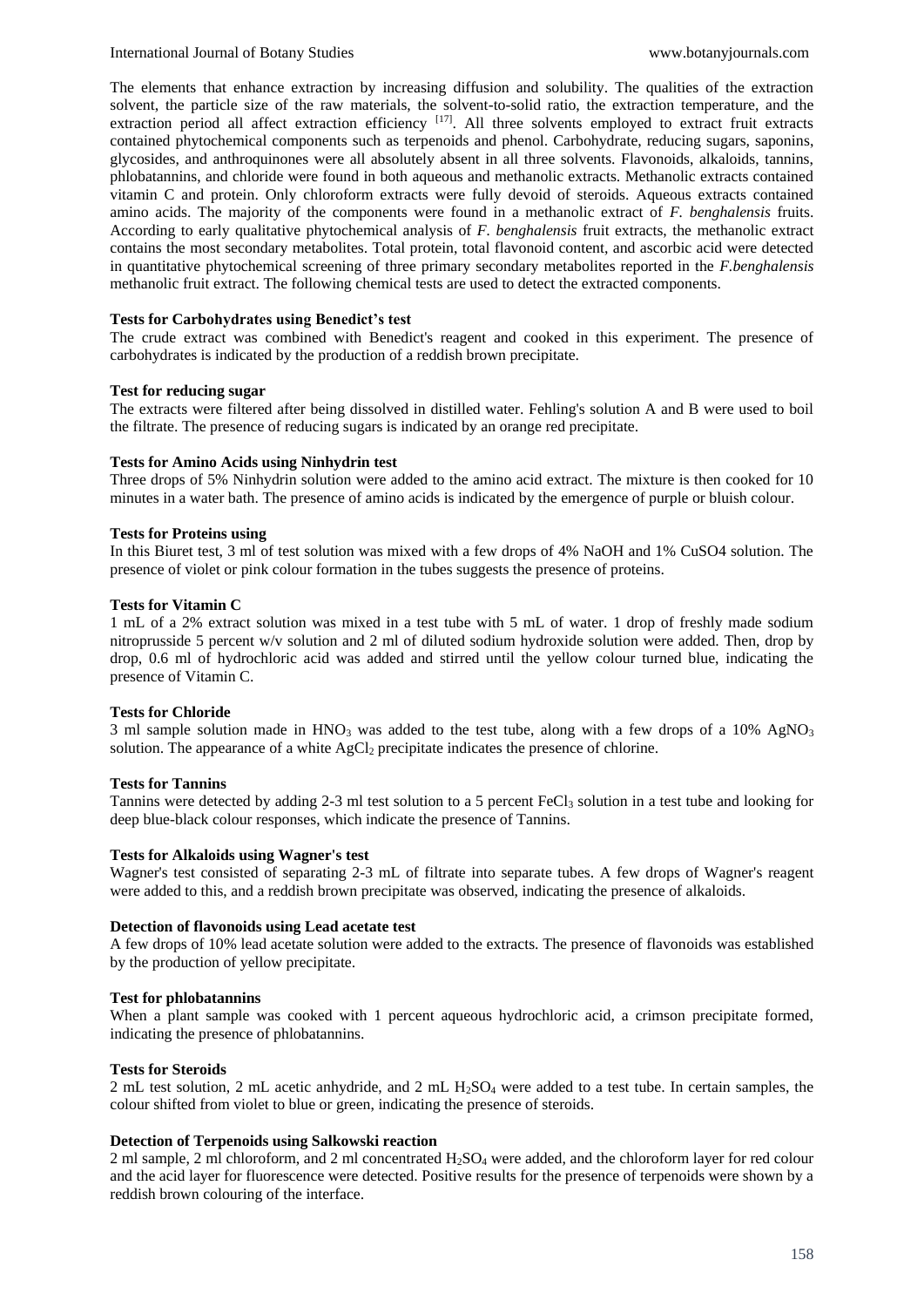## **Test for Phenolic compounds using Ferric chloride test**

The extract was diluted to 5 mL with distilled water for the ferric chloride test. A few drops of a neutral 5 percent ferric chloride solution were added to the mix. The presence of phenolic compounds is indicated by a dark green colour.

## **Test for saponins**

The fruits samples were diluted with distilled water and made into 20 ml. The suspension was shaken well in graduated cylinder for 15 minutes; 2cm layer of foam indicates the presences of saponins.

## **Pharmacological Actions**

As mentioned below, Ficus species have been extensively investigated for a variety of pharmacological properties. All plant parts, including leaves, stem bark, root, latex, and fruits, were investigated for their potential bioactivities. Bioactivities explored include antioxidants, anti-inflammatory, anticancer, antitumor and antiproliferative, antimutagenic, antimicrobial, anti-helminthic, hepatoprotective, wound healing, anticoagulant, immunomodulatory characteristics, antistress, and toxicity. Plants are also used to make insect repellents.

## **Antifungal Activities**

The present findings showed that a high concentration of *F. bengalensis* decoction has considerable antifungal action against Candida albicans. The high concentration of *F.bengalensis* had a more inhibitory effect than the other low concentrations, according to the findings. This suggests that the active compounds in *F. bengalensis* bark are better extracted with more water, a longer boiling time, and a higher concentration than other barks [18].

## **Antioxidant Activity**

The usefulness of antioxidants in lowering oxidative stress has been proven in various studies, encouraging us to study the antioxidant potential of several *F. benghalensis* extracts [19]. The methanolic extract of *F. benghalensis* L latex may have good antioxidant activity, according to the results of recent antioxidant studies [22]. The methanolic extract of *F. benghalensis* leaves showed significant antioxidant activity in all of the studies, demonstrating the extract's potent antioxidant capabilities. The presence of a considerable number of polyphenolic components in *F. benghalensis* methanolic extract could explain its antioxidant properties. Antioxidant compounds such as Gallic acid, Rhein, Anthraquinone, (-) gallocatechin, Theaflavin-3,3'-digallate, and Flavone were found in the extract by HPLC, supporting the antioxidant concept.

## **Antibacterial Activity**

Carbohydrates, reducing sugars, deoxysugars, sterols, glycosides, phenolic compounds, tannins, saponins, and flavonoids were found in the phytochemical study, showing its biological value. The antibacterial effectiveness of the plant's leaves was investigated using aqueous, methanolic, and chloroform extracts. The methanolic extract was shown to be the most effective against bacteria. The antibacterial activity of the methanolic extract against *S. aureus, S. themophillus, P. vulgaris*, and *E. coli* was determined using the agar well diffusion method. Thus, MIC of methanolic extract was performed after evaluating the antibacterial effectiveness of the methanolic extract. The methanolic extract of the plant leaves was most efficient against *S. aureus, S. themophillus, P. vulgaris, and E. coli, according to MIC findings* <sup>[20]</sup>. Both aqueous and ethanolic extracts of *F. benghalensis* roots were efficacious against Staphylococcus aureus infections, indicating that they are a promising antibacterial agent. The antibacterial action of *F. bengalensis* & *F. racemosa* roots may be due to the presence of flavonoids found through phytochemical screening [21].

## **Medicinal value**

Traditional medicine, notably Ayurveda, uses a range of phytochemicals in *F. benghalensis* to treat kidney damage, blood clot removal, schizophrenia, heart ailment, mental difficulties, low cholesterol, and osteoarthritis. Despite the fact that a few studies have supported the use of crude extract for various disease therapies, this is the first phytochemical investigation of *F. benghalensis* aerial roots [23] .

## **Conclusion**

In this review paper, *F. bengalensis*, a medicinal plant found throughout India, was studied for its phytochemical composition and pharmacological prospects. Plants have been giving an excellent supply of medicines to humanity for generations. Ketones, flavonols, and flavonoids, terpenoids, coumarins, esters, sugars, and serine protease are among the phytochemical substances believed to be present in this plant. Some of its pharmacological qualities include antidiabetic, hypolipidemic, anthelmintic, antibacterial, immunomodulatory, antistress and antiallergic, antioxidant, anti-inflammatory, antidiarrheal, analgesic and antipyretic, antiatherogenic, wound healing, and growth promotion. As a result, the plant could be considered an important human herbal resource.

## **Acknowledgements**

The authors would like to express their sincere thanks to Principal, Head Department of Chemistry, Poojya Sane Guruji Vidya Prasarak Mandal's SIP Arts, GBP Science and STKVS Commerce College, Shahada-425409, India for providing research and library facilities.